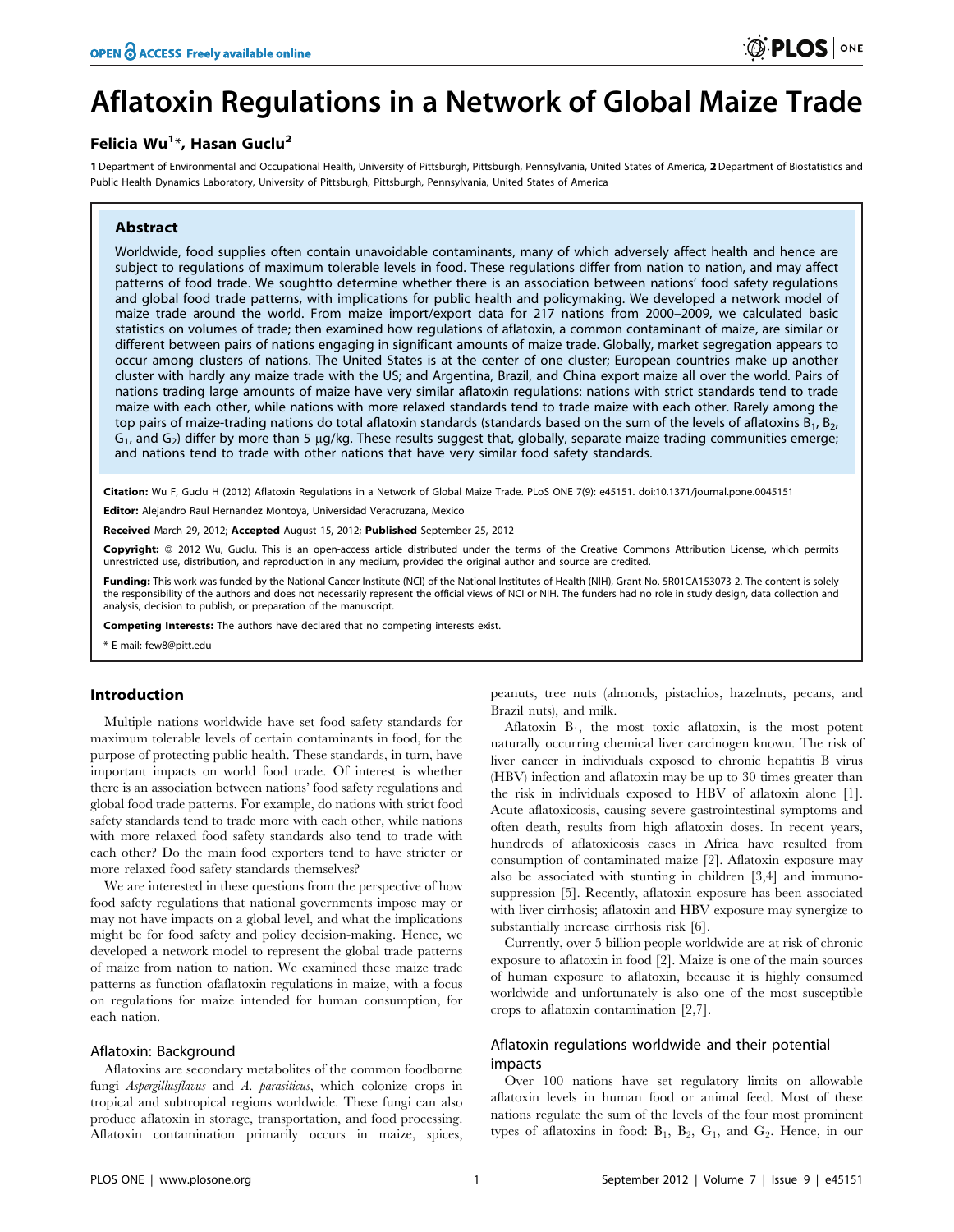paper, "aflatoxin" is meant to refer to the sum of these aflatoxins unless otherwise specified.

In industrial nations, aflatoxin contamination in food primarily inflicts economic rather than health burdens. It reduces the price paid for crops, and can cause disposal of large amounts of food. Losses from aflatoxin in the US – in the hundreds of millions USD annually – are associated with market loss rather than health effects [9], as enforcement of aflatoxin standards and aflatoxincontrol methods have largely eliminated harmful exposures in food. In low-income nations, however, health impacts of aflatoxin are more severe. Many individuals are not only malnourished but also chronically exposed to high aflatoxin levels primarily through the staple foods of maize and peanuts, resulting in deaths from aflatoxicosis and liver cancer. Low-income nations often lack the resources, technology, and infrastructure necessary for routine food monitoring and aflatoxin control. Aflatoxin exposuresare typically highest in sub-Saharan African and Asian nations [7]. Further complicating the problem is that for a given level of aflatoxin exposure, cancer risk is more severe in low-income nations than in the industrial world because of higher HBV prevalence [1].

Globalization of food trade has exacerbated aflatoxin-related losses in three unfortunate ways:

- 1. Strict aflatoxin standards mean that many nations will export their best-quality foods and keep contaminated foods domestically, resulting in higher aflatoxin exposure in low- or middleincome nations where hepatitis prevalence is high.
- 2. Even the best-quality foods produced in some nations may be rejected for export because of aflatoxin levels exceeding the tolerable limit, resulting in millions of dollars in losses.
- 3. The cost of a rejected food shipment is substantial (about \$10,000 per lot in demurrage fees, [8]), even if the lot can be returned to the country attempting to export.

These dilemmas led former United Nations(UN) Secretary-General Kofi Annan to recognize the magnitude of the problem of setting appropriate aflatoxin standards worldwide. He commented, ''The EU [European Union] regulation on aflatoxins costs Africa \$670 million each year in exports. And what does it achieve? It may possibly save the life of one citizen of the EU every two years. Surely a more reasonable balance can be found'' [9]. Annan had based his statement upon the report of the Joint FAO (Food and Agriculture Organization)/World Health Organization (WHO) Expert Committee on Food Additives' 49<sup>th</sup> meeting on aflatoxin, which assessed the effect of aflatoxin regulations on liver cancer depending on HBV prevalence [10,11]. Joint FAO/WHO Expert Committee on Food Additives (JECFA) developed two scenarios, to determine the effect of moving from an enforced aflatoxin standard of 20  $\mu$ g/kg(or 20 ng/g) to 10  $\mu$ g/kg, in two hypothetical nations: one with HBV prevalence of only 1%, and another with HBV prevalence of 25%. In the first nation, tightening the aflatoxin standard yielded a drop in the estimated population risk of 2 additional cancers per year per billion people. In the second nation, tightening the aflatoxin standard for this population yielded a drop in the estimated population risk of 300 additional cancers per year per billion people.

Hence, in rich food-importing nations with low HBV prevalence, tightening the aflatoxin standard would reduce cancer risk by an amount so small as to be undetectable by epidemiological methods. But food-exporting regions with high HBV incidence – China, Southeast Asia, and Africa – could have greater health risk due to stringent aflatoxin standards. Until aflatoxin control methods become available and affordable, strict standards would encourage exportation of their best crops to preserve export markets. The poor-quality crops would be left for domestic consumption, inadvertently increasing liver cancer risk among HBV-infected populations [9].

The other aspect to former UN Secretary-General Annan's statementconcerns the purported adverse economic impacts to Africa of attempting to trade with the European Union. This statement about economic loss was based on estimates in Otsuki et al. [12], who developed an economic model of expected aflatoxin contamination in African crops and how much of their export market would thus be lost. But are African nations in fact trading much food with the EU at all? Or do these nations as well as other food-producing nations worldwide tend to export more of their food to nations that have more relaxed food safety standards? According to a 2005 World Bank report [13], the losses suffered by African nations attempting to export foods to the EU was not nearly as severe as had been predicted in [12], and the African shares for certain foods (dried fruits) actually increased. Wu [9] also estimated a much lower loss to African nations from the EU aflatoxin regulations, and hypothesized that this was because food trade patterns between Africa and the EU were not on such a large scale as estimated by [12].

These food trade patterns will have a very important impact on the sustainability of nations that rely upon food exports for their market economies, and may also have impacts for global public health. It is for the purpose of answering these questions, and exploring the nature of food safety regulations and potential impacts on food trade and global health, that we have developed a social network model of global maize trade to facilitate understanding of this association.

#### Social networkmodels and their applications

Social network models have been used in public health research to explain and predict a variety of phenomena, includingthe spread of infectious disease and how to control that spread [14], how to control disease spread [15], and patterns of obesity and smoking prevalence in social circles of friends, family members, coworkers, and acquaintances ([16,17], see also [18]). In the field of mycotoxins, a network analysis has been done on contaminants reported through the EU Rapid Alert System for Food and Feed (RASFF) by nation [19]. However, the history of social network modeling extends as far back as the early 1900s, when mathematical models described malaria transmission and a threshold level for the Anopheles mosquitoes that transmit the disease [20]. Is it pointed out in [21] that social network models enable us to understand behaviors at both individual and population/global levels in a way that simple random sampling cannot do, because random sampling removes individuals (in the case of this work, individual nations) from the social context that may influence their behavior.

#### Methods

We developed a social network model of world food trade, focusing on maize because of its importance to populations' diets worldwide, large volume of trade worldwide, and propensity to be contaminated with aflatoxin. Each nation is represented as an individual node or ''actor'' in the model, connected to each other in pairs by flows of imported and exported maize. To quantify the relative importance of maize trade patterns between nations, we used the United Nations Commodity Trade Statistics Database (UN Comtrade, comtrade.un.org), gathering country codes and analyzing total maize exports and imports from and to each of these nations (to and from every other nation) for each year from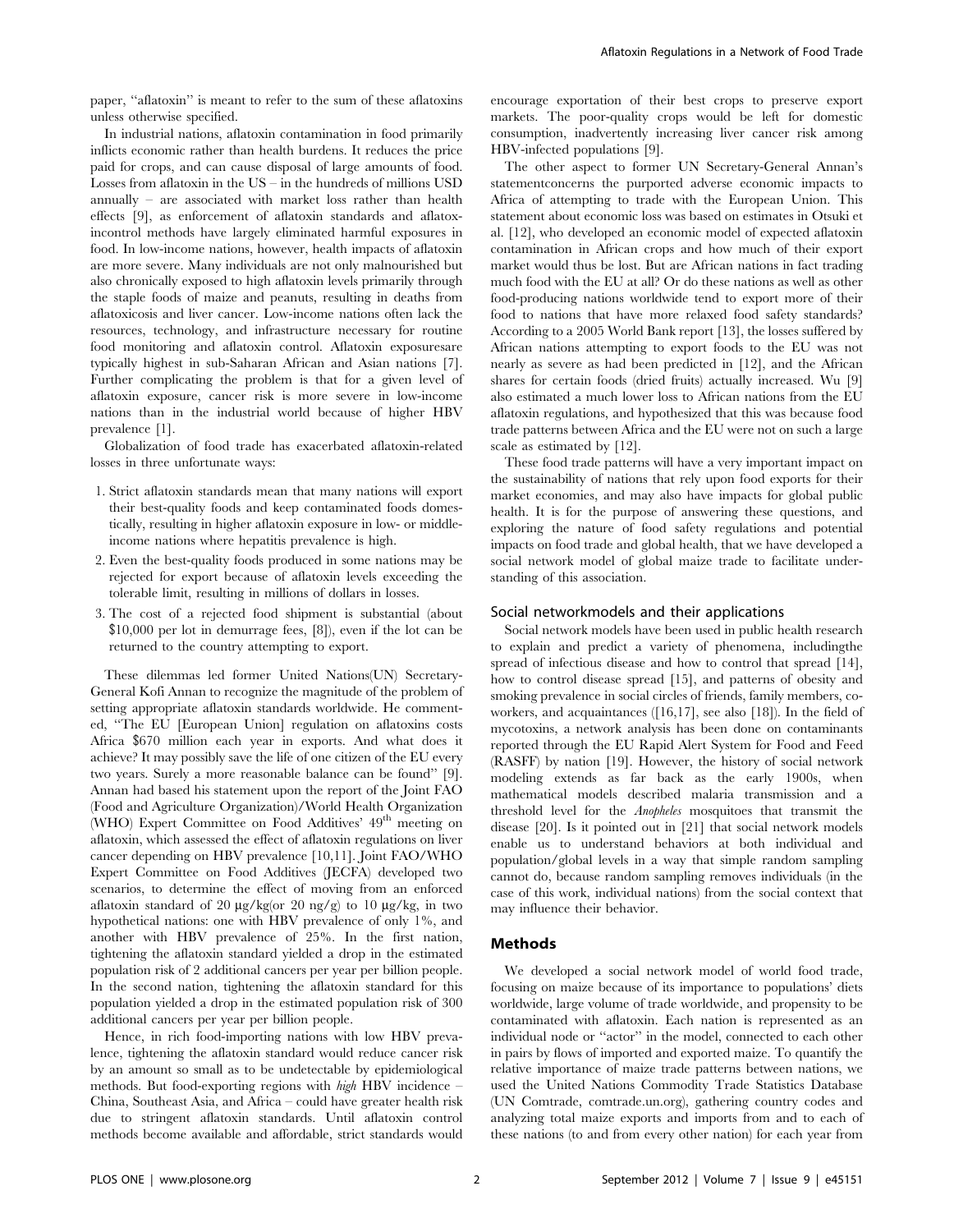2000 to 2009. We summedmaize trade data (exports and imports) on a nation-by-nation basis for the years 2000 to 2009.

Then we converted these global maize trade data into a weighted and directed network model in the software program Pajek<sup>TM</sup> [22], in which each nation is represented as a node, and the edges (or lines) are export/import connections between the countries with weights (represented by thickness of the arrows in the network diagram) equal to amount of maize traded. The size of each node is proportional to the square root of the total amount of maize exportedby that nation from 2000 to 2009, for ease of visualization. The direction of the edges, or arrows, denotes the direction of maize trade: each arrow between two nations emerges from the nation exporting the maize, and points to the nation importing the maize. The ''distance'' between all trading pairs of nations is then minimized in the program by using a force-based layout so that the network representation reveals clusters: groups of nations that tend to trade large amounts of maize amongst each other, which appear to form a sub-network within the larger network.

We also calculated the *degree* (of connectedness) of each node (e.g., of each nation). The degree is the number of edges connected to the node. In the network model of maize exports, the degree (rather out-degree) represents the number of other nations with which one nation has exported any maize from 2000–2009. Degrees and clustering patterns, taken together, are important in maize trade networks to understand how vulnerable (or resilient) nations would be in the event of food shortage elsewhere in the world. If a nation that exports maize has a high degree, then any issues that alter maize availability in that nation would potentially affect many other nations. These other nations, in turn, are even more vulnerable if they do not regularly import maize from many, if any, other nations worldwide. On the other hand, if an importing nation has a high degree (rather in-degree), this means that it is importing maize from many different nations. Thus, any failure to produce maize at expected levels in one of those nations would not necessarily jeopardize maize supplies in the importer.

In addition to analyzing which nations export and import maize, and with whom, we compiled information about aflatoxin regulations in nations worldwide. These regulations were taken from the Food and Agriculture Organization [23] report on mycotoxin regulations worldwide. Because the network model is specific to maize trade, we only includedaflatoxin standards relevant to maize in our database. For example, if a nation such as Kenya has an aflatoxin standard listed for peanuts but not for maize, then the nation is coded as not having set an aflatoxin standard for maize.

We examined whether nations trading maize had similar or dissimilar aflatoxin regulations, to understand the ease or difficulty of exporting nations to provide maize that had sufficiently low aflatoxin levels. The aflatoxin regulations are the basis for another network model representation, in which the maize trade patterns are recreated, but thenode sizes are made equal and are colorcoded based on the relative strictness of aflatoxin regulations. Again, when distances between trading pairs of nations are minimized, the proximity of nodes reveals whether nations that have similar aflatoxin standards are clustered together in maize trading patterns.

#### Results

Table 1 contains data on the top 20 maize-exporting nations and the top 20 maize-importing nations, as well as the total amount of maize traded in metric tons from 2000 to 2009. As Table 1 shows, the United States is by far the largest exporter of maize worldwide, with over half a billion metric tons of maize exported to other nations in the past decade. This amount exceeds the next largest exporter's total trade amount by over four-fold. Argentina and Brazil, two neighboring South American nations, are also large exporters. China is the largest Asian maize-exporting nation, while France and Hungary, despite their relatively smaller geographic size compared with other main exporters, also export large quantities of maize. South Africa is the largest African maizeexporting nation. Among countries that import maize, Japan is the largest maize-importing nation. The Republic of Korea, Mexico, Egypt, Taiwan, and Spain have also imported large quantities of maize over the last decade.

An interesting facet of these trade statistics is that several countries that are among the top 20 maize exporters are also among the top 20 maize importers. These include the United States, Canada, The Netherlands, Mexico, and Germany. This may be for a variety of reasons, including that imported and exported maize may serve different destinations (e.g., food or feed), may be needed for different purposes at different times of the year, and may reflect policies of individual agreements among grain companies in different nations. In fact, the United States and Canada have established a trade relationship in which they each have exported and imported large amounts of maize to each other over the last decade.

Table 2 lists the 20 exporting nations with the highest outdegree (i.e., the number of nations to which it has exported at least one consignment of maize from 2000–2009) and the 20 importing nations with the highest in-degree (i.e., the number of nations from which it has imported maize). Not surprisingly, as Tables 1 and 2 show, many of the top maize exporters worldwide are also the nations that export maize to the largest total number of nations. Again, the United States has the largest degree, exporting maize to 181 different nations worldwide from 2000 to 2009. Likewise, Argentina, South Africa, France, Canada, and Brazil also export maize to a large number of nations.

However, although Japan, Korea, and Mexico are the largest maize-importing nations, they are not included in the 20 nations that import maize from the largest number of nations as indicated by degree (Table 2, right columns). The implication is that they are importing large amounts of maize from a small number of countries. Also of interest is that many European nations are included in both columns, such as France, Germany, Italy, The Netherlands, Spain, and the United Kingdom. They conduct a substantial amount of maize trade amongst themselves within Europe.

The social network model of maize trade between and amongst nations is shown in Figure 1 (export volume represented roughly by size of nodesfor each nation [Wu and Guclu, unpublished data]). An edge is drawn between two nations if they had traded more than one million MTs total in the years 2000 to 2009. The direction of the arrows indicates the direction of the maize trade: from an exporting nation to an importing nation.

Figure 1 shows that at least two distinct clusters emerge when distances are minimized among all trade partnerships: European nations in one cluster of inter-trade (lower left portion of Figure 1), and the United States and other American nations in another such cluster (upper right portion of Figure 1). Meanwhile, Argentina, China, and Brazil are at the center of the network: China exporting maize to Asian nations, and Argentina and Brazil trading with multiple different nations across the world.

In the maize trading network, the United States is at the center of a star-shaped topology. It exports large quantities of maize to a large number of nations, many of which do not import significant amounts of maize from any other nations. Hence, if any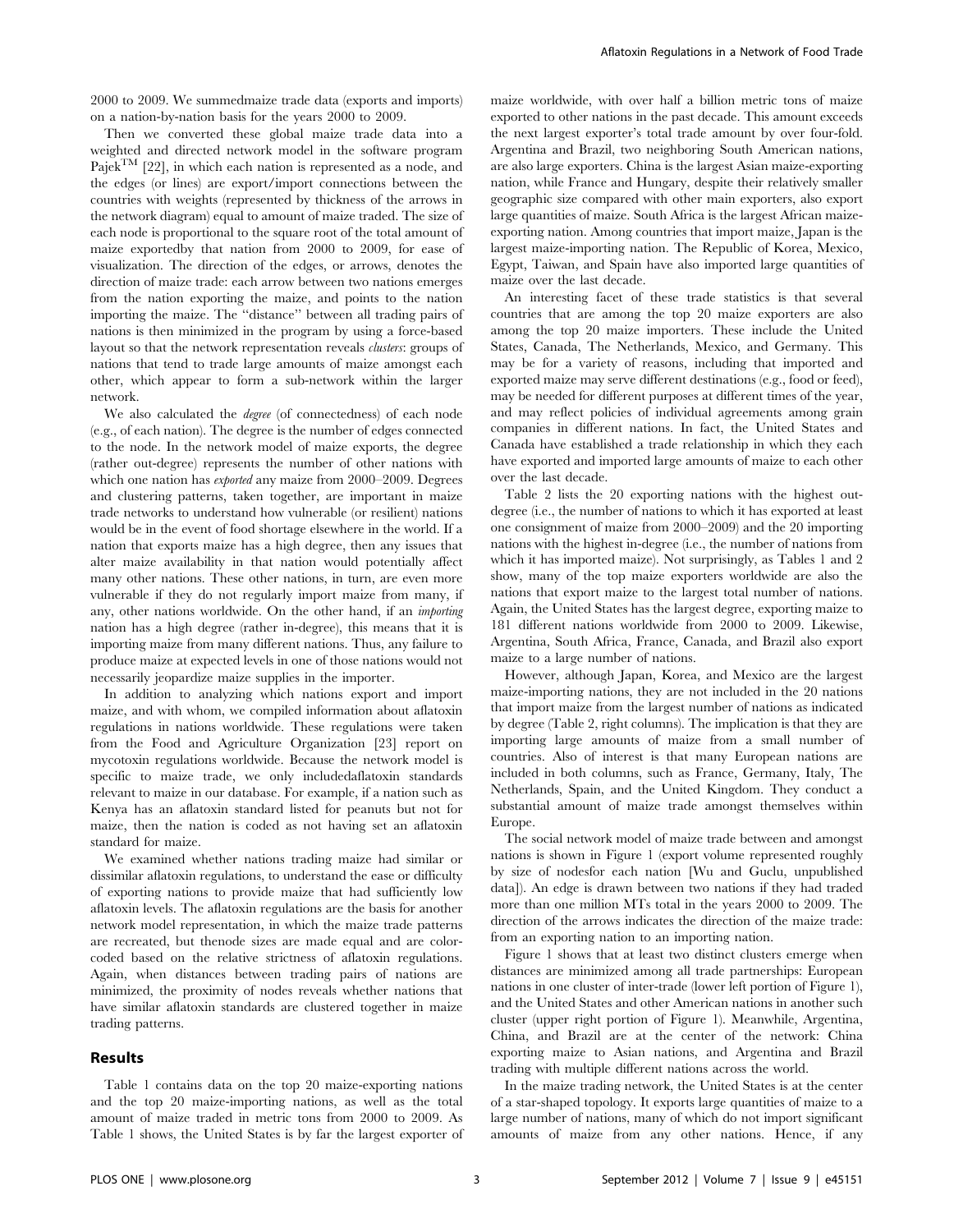Table 1. Top maize exporting and maize importing nations worldwide, based on volume of trade from 2000–2009.

| Rank | 2000-2009, MTs  | Top maize exporting nations and total amount exported | Top maize importers and total amount imported 2000-2009, MTs |             |
|------|-----------------|-------------------------------------------------------|--------------------------------------------------------------|-------------|
|      | <b>USA</b>      | 526,670,541                                           | Japan                                                        | 170,279,244 |
| 2    | Argentina       | 123,527,253                                           | Republic of Korea                                            | 90,841,881  |
| 3    | France          | 71,269,591                                            | Mexico                                                       | 69,857,045  |
| 4    | China           | 65,558,093                                            | Egypt                                                        | 51,446,403  |
| 5    | <b>Brazil</b>   | 54,473,911                                            | Taiwan                                                       | 47,282,122  |
| 6    | Hungary         | 28,557,159                                            | Spain                                                        | 45,302,592  |
| 7    | Canada          | 23,311,927                                            | <b>USA</b>                                                   | 33,978,967  |
| 8    | Ukraine         | 19,568,172                                            | Netherlands                                                  | 28,629,716  |
| 9    | South Africa    | 15,021,879                                            | Malaysia                                                     | 27,703,058  |
| 10   | Paraguay        | 12,051,097                                            | Iran                                                         | 27,178,624  |
| 11   | Mexico          | 11,923,079                                            | Colombia                                                     | 26,821,972  |
| 12   | India           | 11,738,537                                            | Canada                                                       | 26,012,453  |
| 13   | Germany         | 10,400,097                                            | Algeria                                                      | 20,230,143  |
| 14   | Serbia          | 6,797,441                                             | Italy                                                        | 16,678,997  |
| 15   | Thailand        | 5,366,268                                             | Germany                                                      | 16,548,899  |
| 16   | Romania         | 4,859,320                                             | Israel                                                       | 15,658,213  |
| 17   | Switzerland     | 3,620,319                                             | Saudi Arabia                                                 | 15,613,125  |
| 18   | Netherlands     | 3,601,194                                             | Portugal                                                     | 14,245,589  |
| 19   | Austria         | 3,394,665                                             | Morocco                                                      | 14,083,900  |
| 20   | <b>Bulgaria</b> | 2,962,606                                             | United Kingdom                                               | 13,815,724  |

Source: United Nations Commodity Trade Statistics Database (UN Comtrade, comtrade.un.org). MTs = metric tonnes. doi:10.1371/journal.pone.0045151.t001

Rank, by degree Maize-exporting nations and total number of nations to which they export Maize-importing nations and total number of nations from which they import 1 de desde la USA de la 181 de la 181 de la 181 de la 181 de la 181 de la 181 de la 181 de la 181 de la 181 de 2 Argentina 150 Germany 66 3 South Africa 128 USA 66 4 **France 122** Netherlands 62 5 Canada Canada 108 Canada 58 Canada 58 Canada 58 Canada 59 Canada 59 Canada 59 C 6 Brazil 101 Italy 57 **7** China China 95 United Kingdom 56 8 Italy 94 Spain 53 9 Netherlands 86 Egypt 53 10 India 10 India 10 and 51 and 51 and 51 and 51 and 51 and 51 and 51 and 51 and 51 and 51 and 51 and 51 and 51 11 Australia 10 Australia 11 Australia 11 Australia 11 Australia 11 Australia 11 Australia 12 Australia 12 Au 12 Ukraine 72 Austria 46 13 Hungary 72 Saudi Arabia 46 14 Thailand 70 Russian Federation 44 15 Spain 3 Spain 20 Spain 20 South Africa 344 Spain 344 Spain 344 Spain 344 Spain 344 Spain 344 Spain 344 Spain 16 Germany 69 United Arab Emirates 44 17 Turkey 69 Bulgaria 43 18 United Arab Emirates 66 Israel 41 19 United Kingdom 63 Romania 40 20 Chile 60 Belgium 40

Table 2. Nations with highest degrees of maize exports and imports: number of other nations with which it trades.

Source: UN Comtrade.

doi:10.1371/journal.pone.0045151.t002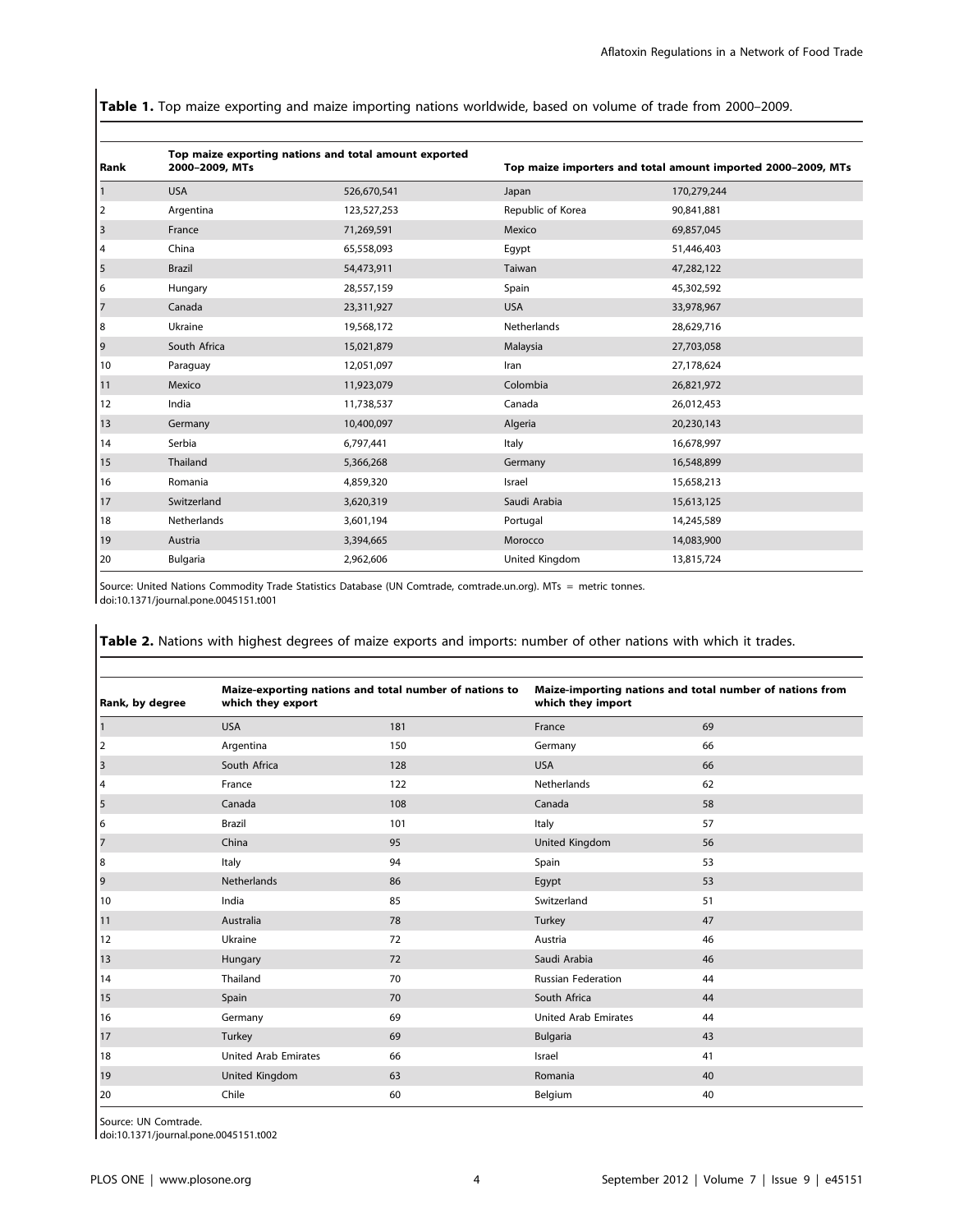

Figure 1. Global maize trade network emphasizing top exporters. The circle sizes are loosely proportional to the amount of maize exported. Each line represents export/import amount greater than 1 million metric tons from 2000–2009 [Wu and Guclu, unpublished data]. doi:10.1371/journal.pone.0045151.g001

circumstance jeopardized the amount of maize that the US could afford to export in any given season, some countries could experience a substantial loss in maize supply – particularly nations in Latin America. This was particularly relevant in early years of large amounts of US maize being directed to ethanol production, and impacts on other nations [24]. However, other countries that import large amounts from the US (in the Middle East and Asia) are importing maize from other parts of the world as well.

European nations trade much of their maize amongst each other; from the outside, several of these nations also import maize from Brazil and Argentina. However, none of these European nations imported more than one million MTs of maize over ten years from the United States, despite the extremely large volume of maize exports from the US. On the whole, this portion of the maize trading network appears more stable; as a relatively smaller number of nations are receiving most of their maize imports from just one nation.

Many of the largest maize importers source their maize from multiple different parts of the world, such as Japan and Korea (importing from the United States, Brazil, Argentina, China, Israel, and South Africa) and several European nations. However, Mexico, though a large maize importer, purchases almost all of its maize from just one nation: the United States. This is also the case with many other nations in the Americas.

Figures 2a and 2b depict the aflatoxin standards for maize set by each individual nation around the world. In Figure 2a, darker hues represent nations with stricter aflatoxin standards, while nations in gray have not yet set maximum allowable standards for aflatoxin in maize. Figure 2b is the maize network representation with colors indicative of the relative stringency of the aflatoxin standard for maize.

Figure 2b shows that among the maize-trading clusters identified previously, aflatoxin regulations look very similar. It is not surprising that the European maize trading community in the lower left is homogenously colored, as the EU has set aflatoxin standards that apply across all member states [25]. This EU standard is relatively strict compared with other parts of the world. However, it is interesting that the United States, which has a relatively relaxed total aflatoxin standard of 20 mg/kg (''total aflatoxin" refers to the sum of the levels of aflatoxins  $B_1$ ,  $B_2$ ,  $G_1$ , and  $G_2$ : the four major types of aflatoxins), primarily exports maize to other nations that also allow relatively larger amounts of aflatoxin in maize. There are, however, several exceptions: several Latin American and Middle Eastern nations that have strict aflatoxin standards (Honduras, Cuba, Chile, Turkey, Tunisia, and Syria) import large amounts of maize from the US. Notably, African nations do not export substantial amounts of maize to the EU. Several sub-Saharan African nations are in a maize trading cluster in the upper left of Figure 2b, while northern African nations such as Egypt, Morocco, and Tunisia are more in the center of the global trading pattern.

These trends are highlighted as well in Table 3, which lists the 20 pairs of nations that have engaged in the greatest volume of maize trade in the last ten years, the aflatoxin standards in these nations (compiled from [23]), and the total amount of maize traded from 2000–2009. Nations are not included in this table if they have set aflatoxin standards for other foodstuffs such as peanuts, but not for maize. In some nations, the aflatoxin standard is set specifically for aflatoxin  $B_1$ , rather than for total aflatoxins. To extrapolate to an estimate of total allowable aflatoxins, we multiplied the maximum allowable concentration of aflatoxin  $B_1$ by two.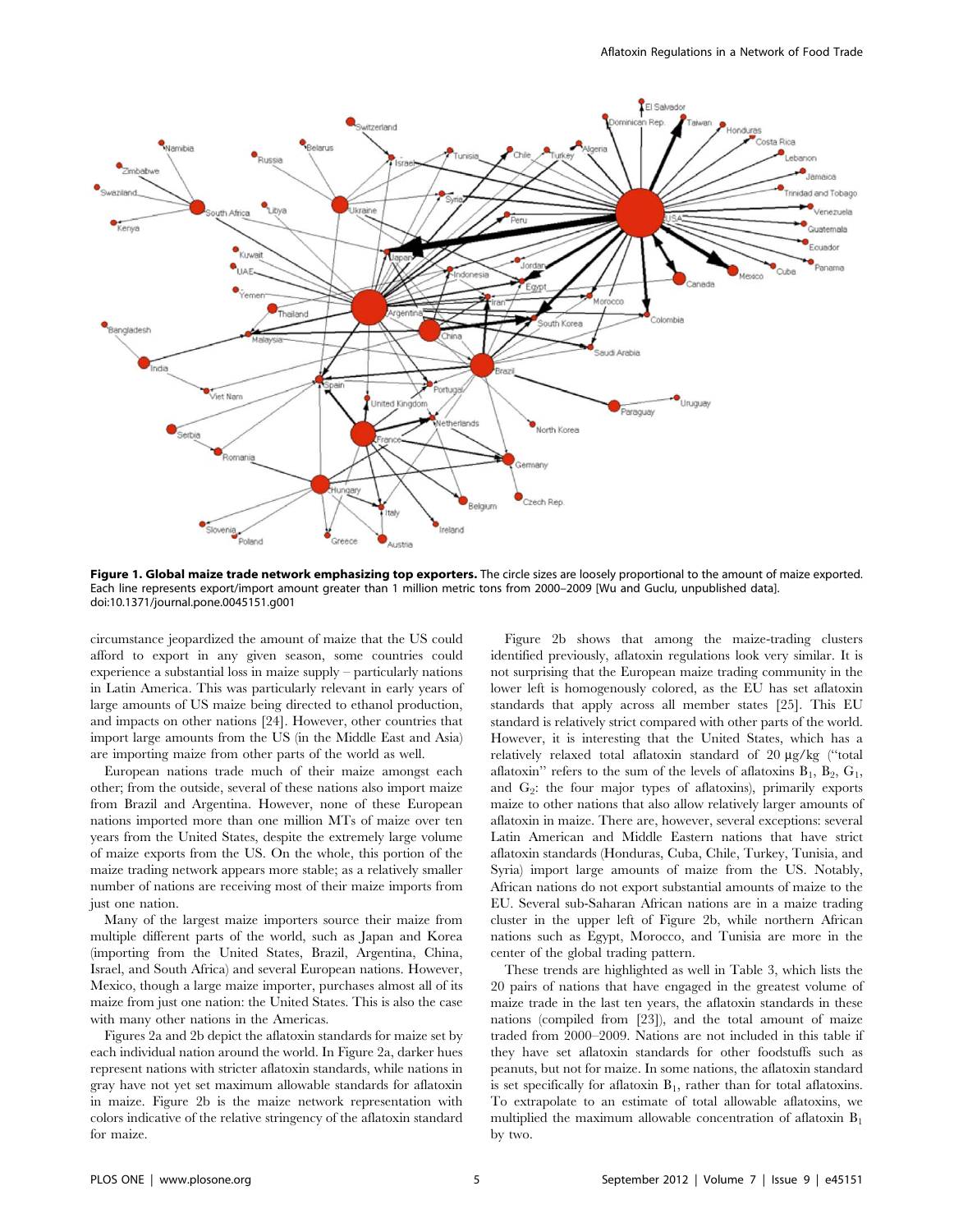

Figure 2. Color-coded maximum aflatoxin levels in maize by country: a) On the world map, and b) on the trade network. Each edge in 2b represents an export/import amount greater than 1 million metric tons from 2000–2009. doi:10.1371/journal.pone.0045151.g002

Among these major maize trade relationships, there are but a few instances in which an exporting nation trades maize to an importing nation with a significantly different aflatoxin standard. In general, aflatoxin regulations in two nations that trade maize with each other do not differ by more than 5 µg/kg. In fact, in the majority of these top 20 trading relationships, the importing and exporting nations have the same aflatoxin standard for maize.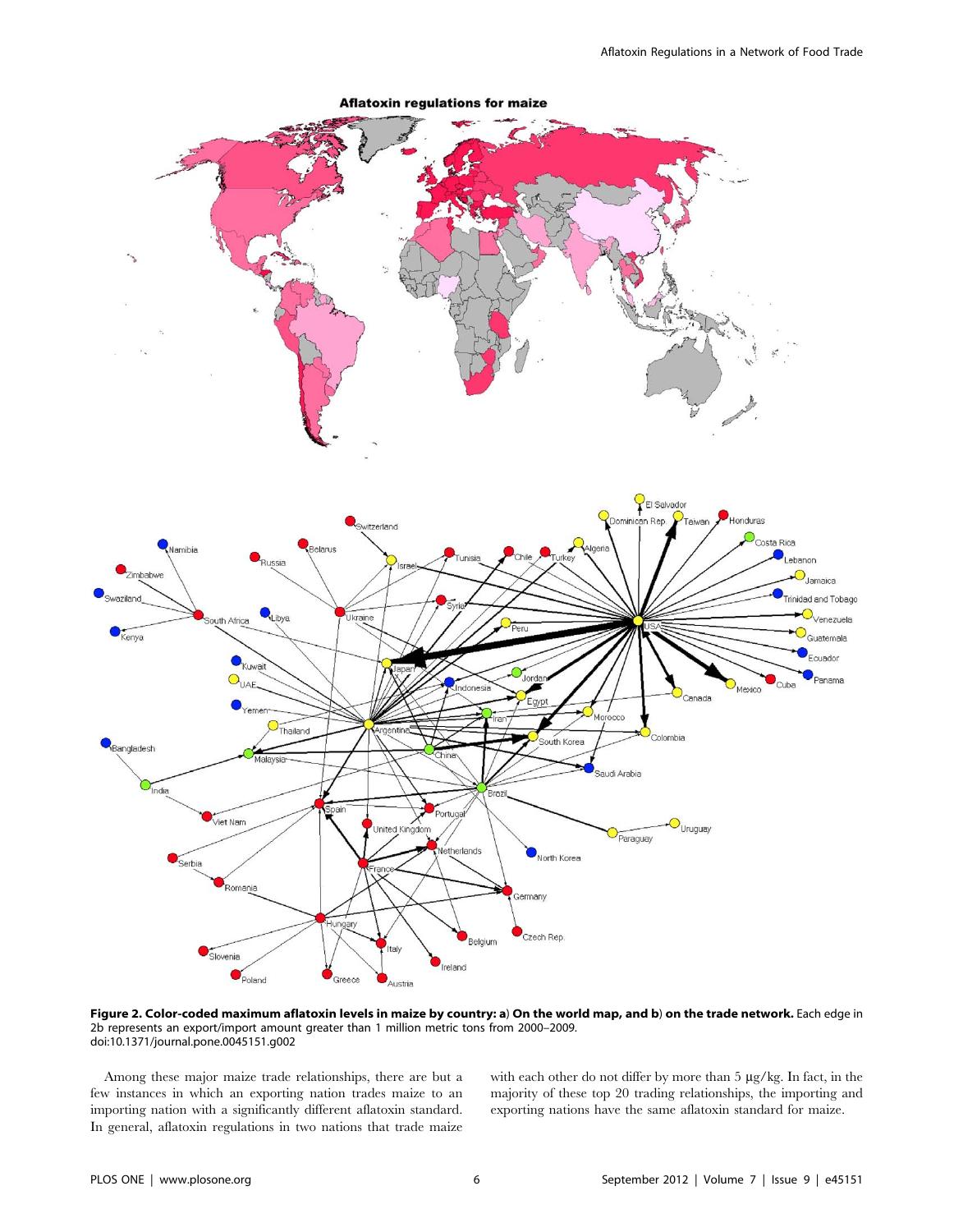Table 3. Top volumes of maize trade worldwide from 2000-2009.

| Rank                    | Top exporter-importer pairs and their total aflatoxin (AF) standards in $\mu$ g/kg maize |                    |                |                    | <b>Total amount (MT)</b> |
|-------------------------|------------------------------------------------------------------------------------------|--------------------|----------------|--------------------|--------------------------|
|                         | <b>Exporter</b>                                                                          | <b>AF standard</b> | Importer       | <b>AF standard</b> |                          |
| $\mathbf{1}$            | <b>USA</b>                                                                               | 20                 | Japan          | 20                 | 159,377,000              |
| $\overline{2}$          | <b>USA</b>                                                                               | 20                 | Mexico         | 20                 | 69,764,700               |
| 3                       | <b>USA</b>                                                                               | 20                 | Taiwan         | 15                 | 44,212,000               |
| $\overline{\mathbf{r}}$ | <b>USA</b>                                                                               | 20                 | Korea          | 20                 | 41,657,300               |
| 5                       | China                                                                                    | 40                 | Korea          | 20                 | 36,446,400               |
| 6                       | <b>USA</b>                                                                               | 20                 | Egypt          | 20                 | 35,540,100               |
| 7                       | <b>USA</b>                                                                               | 20                 | Canada         | 15                 | 25,933,000               |
| 8                       | <b>USA</b>                                                                               | 20                 | Colombia       | 20                 | 21,726,900               |
| 9                       | Canada                                                                                   | 15                 | <b>USA</b>     | 20                 | 21,161,900               |
| 10                      | France                                                                                   | 4                  | Spain          | 4                  | 18,682,400               |
| 11                      | France                                                                                   | 4                  | Netherlands    | 4                  | 14,901,600               |
| 12                      | <b>Brazil</b>                                                                            | 30                 | Iran           | 30                 | 12,588,000               |
| 13                      | Mexico                                                                                   | 20                 | <b>USA</b>     | 20                 | 10,947,000               |
| 14                      | Argentina                                                                                | 20                 | Chile          | 5                  | 10,625,700               |
| 15                      | <b>USA</b>                                                                               | 20                 | Algeria        | 20                 | 10,457,700               |
| 16                      | <b>USA</b>                                                                               | 20                 | Dominican Rep. | 20                 | 10,325,300               |
| 17                      | Argentina                                                                                | 20                 | Spain          | 4                  | 10,311,600               |
| 18                      | China                                                                                    | 40                 | Malaysia       | 35                 | 10,119,800               |
| 19                      | France                                                                                   | 4                  | UK             | 4                  | 9,899,890                |
| 20                      | Argentina                                                                                | 20                 | Egypt          | 20                 | 9,734,360                |

Source: UN Comtrade and FAO [22]. MT = metric tonnes.

doi:10.1371/journal.pone.0045151.t003

#### **Discussion**

Earlier social network analyses in public health have demonstrated that ''like attracts like.'' Controlling for other socioeconomic and demographic factors, smokers tend to be in closer social bonds with other smokers [17], and obese individuals form closer bonds with other obese individuals [16]. The same appears to be true of nations that trade maize with each other and the relative strictness of food policies that pertain to maize in individual nations. Namely, nations that share strong food trade ties tend to have similar regulations on allowable levels of aflatoxin in maize.

Certain trade clusters for maize clearly emerge. The United States is the largest exporter of maize in the world, and occupies a corner of the maize trade network that places it in the center of a cluster of nations that import maize almost solely from it. Most US maize trade is done in with Canada, Latin American nations, and Middle Eastern nations; it does not export much maize at all to Europe. Notably, the aflatoxin regulations in the nations to which the US exports maize are roughly the same as the US Food and Drug Administration aflatoxinregulations.

European nations form another cluster of maize trade, completely separated from the US maize cluster (i.e., no direct links between the US and any European nation at the level of 1 million MTs maize traded from 2000 to 2009). In this European cluster, it is not surprising that most nations have the same aflatoxin regulation, as many of these nations are EU member states that share mycotoxin regulations [23]. Within this cluster, France and Hungary are the main maize exporters, while Spain and the Netherlands are main importers. In contrast to former UN Secretary General Annan's statement, because EU member states do not import much maize at all from Africa, it is unlikely that

African maize exports would be adversely affected by the strict EU aflatoxin standard. Our findings here are in agreement with those of [9] and [13]. Other crop exports may be, however; which was not analyzed in this study.

In between these two distinct clusters are nations that export maize to multiple different parts of the world: Argentina, Brazil, and China. These three nations supply maize to Africa, the Americas, Asia, Europe, and the Middle East. Though they themselves have relatively relaxed aflatoxin standards, Argentina and Brazil export maize to multiple European nations with much stricter aflatoxin standards. However, all three nations trade more with other nations that have relaxed standards or no standards at all for aflatoxin in maize.

The largest importer in the world of maize isJapan; which, in an average year, imports nearly twice as much as the next largest maize-importing nation, Korea. Mexico, Egypt, and Taiwan are also large maize importers. Japan, Korea, and Egypt all import maize from at least three different continents; which makes them less vulnerable to maize scarcity if maize supplies for export become limited in one part of the world. Taiwan and Mexico, on the other hand, import almost all of their maize from the United States. Hence, their maize supply is heavily dependent upon continued availability of maize for export from the US. Possibly because they rely heavily on maize imports, all five of these nations have relatively relaxed standards for aflatoxin in maize.

These clustering patterns and directionality of maize trade have important implications for food security. If the members in a cluster are not well-connected, then the cluster may be more vulnerable to any adverse consequences that may affect the central nation in the cluster. Because the United States is at the center of a large cluster of North and Latin American nations, which